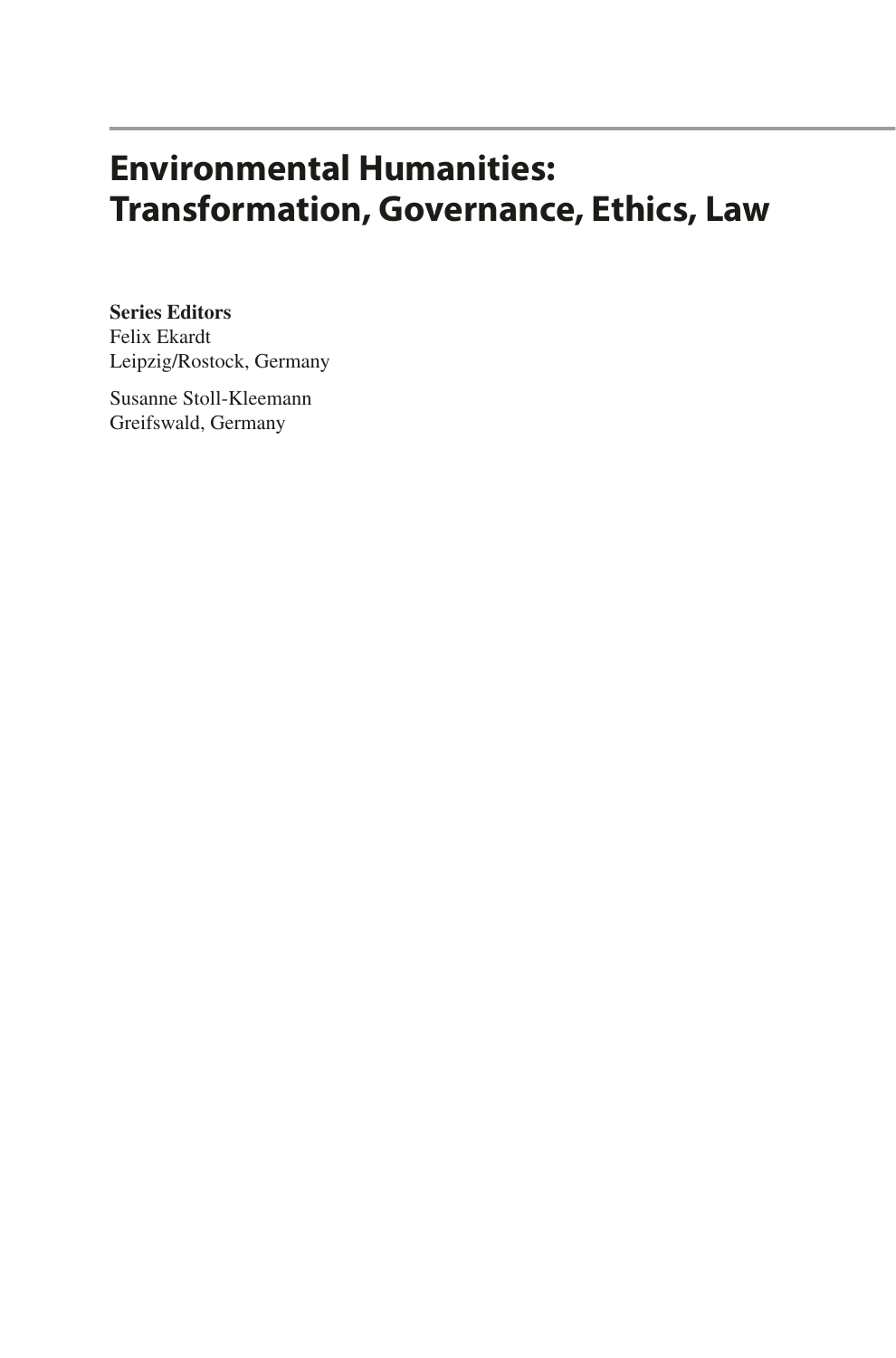Sustainability, meaning the demand for long-term and globally practicable lifestyles and economies, is increasingly being understood as the key challenge of our time. But just as today science is often simply equated with natural science, many people think only of the natural sciences when it comes to sustainability science. Undoubtedly, natural scientific and technical knowledge of problem relationships in dealing with nature, resources and climate is important. However, technical change does not happen on its own. In addition, the ecological challenges are simply too great not to aim for a behavioural change as well as technology. This is the starting point of this series of publications.

Some questions are about, for example, the conditions for individual and social change, the means or governance instruments, and normative (ethical and legal) issues about the ultimate goals to be pursued. Transdisciplinary approaches should play a special role, i.e. approaches that do not operate based on disciplinary boundaries but based on questions of content without excessive subordination to established disciplinary dogmas. It is important to the editors that the present series stands for pluralism and expressly gives room to uncomfortable, unexpected and heterodox views and methods. In times in which sustainability research in particular is increasingly influenced by the interests of clients, this openness seems necessary in the interest of truly acquiring knowledge.

More information about this series at<http://www.springer.com/series/16140>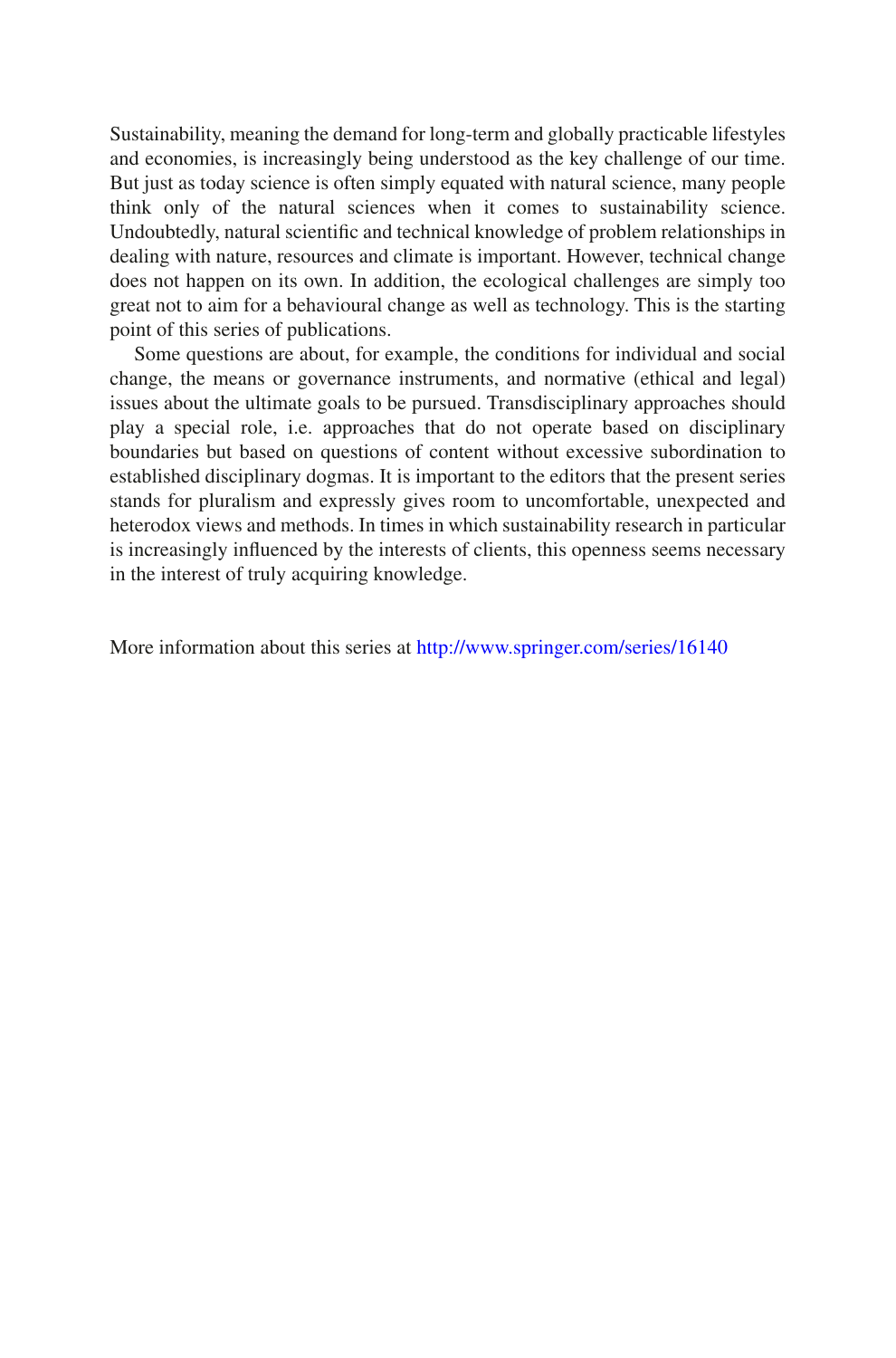Felix Ekardt

# Sustainability

Transformation, Governance, Ethics, Law

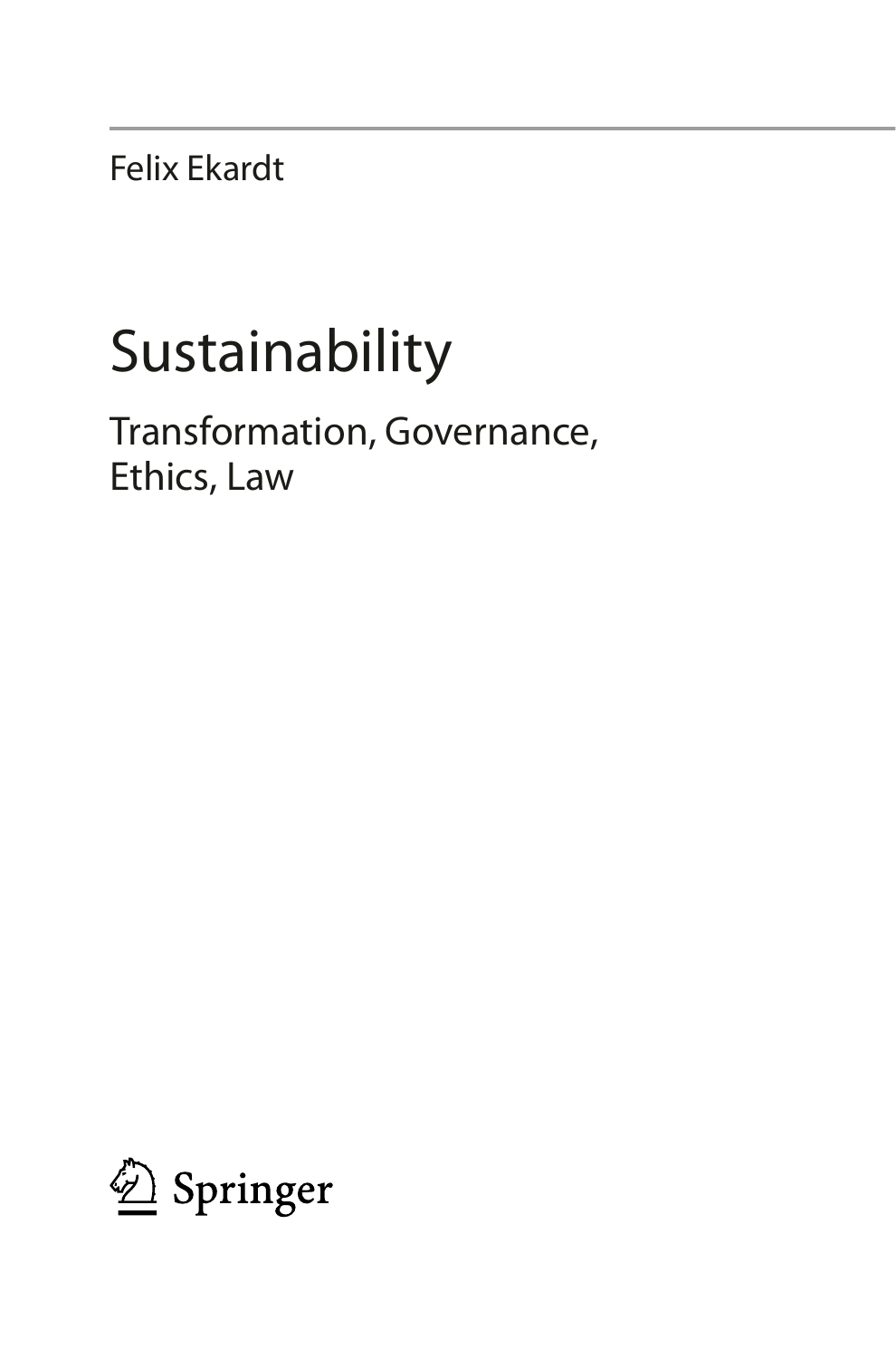Felix Ekardt Forschungsstelle Nachhaltigkeit und Klimapolitik Leipzig/Berlin, Germany

Rostock University Rostock, Germany

ISSN 2524-5708 ISSN 2524-5716 (electronic) Environmental Humanities: Transformation, Governance, Ethics, Law ISBN 978-3-030-19276-1 ISBN 978-3-030-19277-8 (eBook) <https://doi.org/10.1007/978-3-030-19277-8>

#### © Springer Nature Switzerland AG 2020

This work is subject to copyright. All rights are reserved by the Publisher, whether the whole or part of the material is concerned, specifically the rights of translation, reprinting, reuse of illustrations, recitation, broadcasting, reproduction on microfilms or in any other physical way, and transmission or information storage and retrieval, electronic adaptation, computer software, or by similar or dissimilar methodology now known or hereafter developed.

The use of general descriptive names, registered names, trademarks, service marks, etc. in this publication does not imply, even in the absence of a specific statement, that such names are exempt from the relevant protective laws and regulations and therefore free for general use.

The publisher, the authors, and the editors are safe to assume that the advice and information in this book are believed to be true and accurate at the date of publication. Neither the publisher nor the authors or the editors give a warranty, express or implied, with respect to the material contained herein or for any errors or omissions that may have been made. The publisher remains neutral with regard to jurisdictional claims in published maps and institutional affiliations.

This Springer imprint is published by the registered company Springer Nature Switzerland AG. The registered company address is: Gewerbestrasse 11, 6330 Cham, Switzerland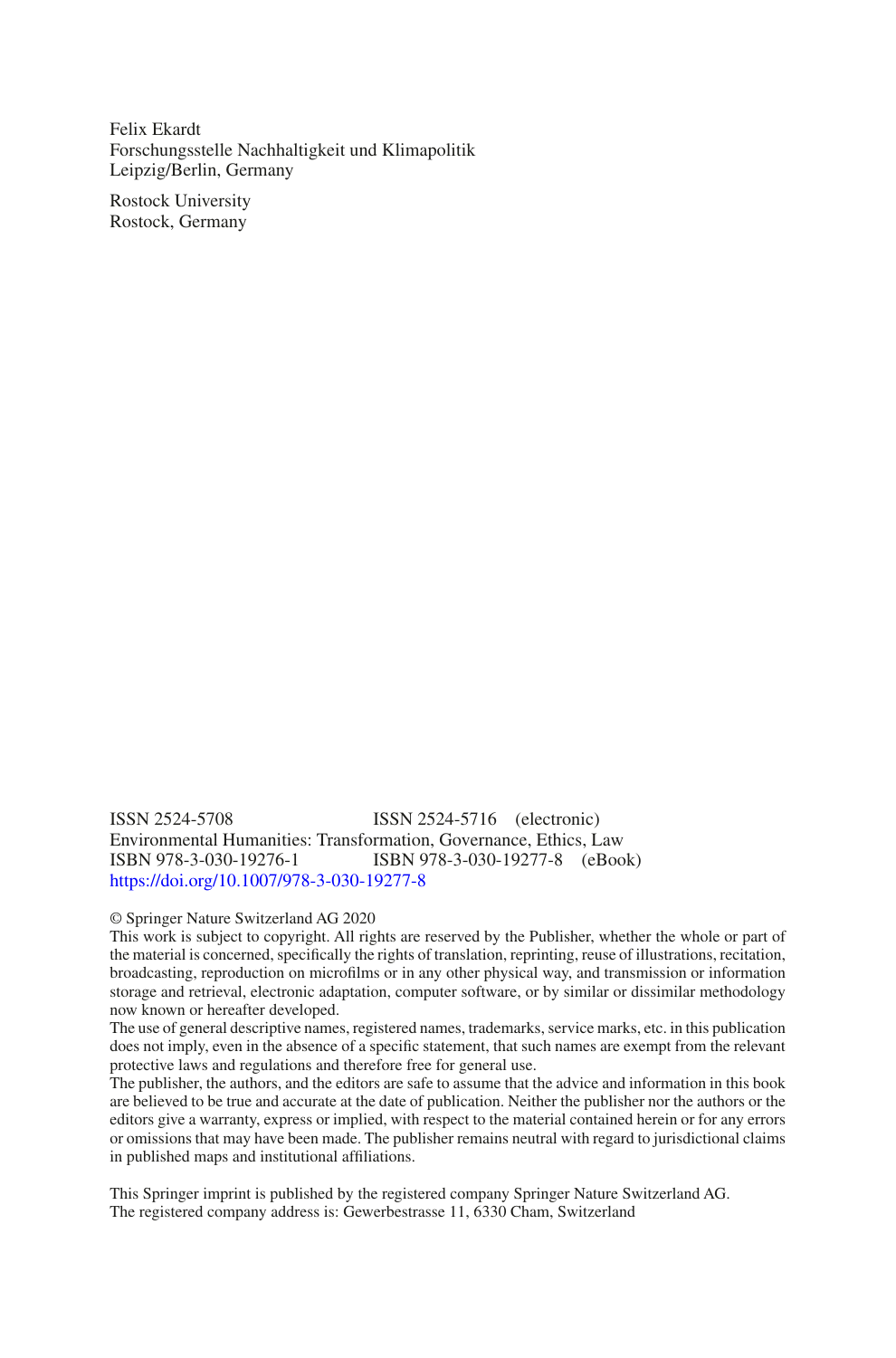### **Preface**

When billions of people in the Global South copy the Western model of prosperity, perhaps the greatest challenge of the twenty-first century will arise in our world, which is already overwhelmed by the consumer demands of the industrialised countries and the upper middle classes in the emerging countries. This challenge is usually summarised under the term sustainability or sustainable development. This refers to the goal of lifestyles and economies that can be maintained in the long term and across borders.

So far, the sustainability debate has mostly focused on climate change, energy transition and, in particular, electricity. This book would like to show the following: efforts to date, especially in industrialised and emerging countries, have fallen far short of the requirements for sustainable societies. In addition to technical measures (such as the expansion of renewable energies), the sustainability turnaround will also have to include behavioural change; it will ultimately have to turn into a debate on post-growth, with unclear but by no means insoluble consequences. Furthermore, the sustainability turnaround can only succeed in an interplay of different actors, whereby a key component is a new political-legal governance approach that consistently reduces the amount of resources and sinks used on a broad substantial and geographical scale in absolute terms. To this end, the conditions of individual and social change and the development of effective policy instruments in comparison with previous discourses will have to be rethought. The key to solving various environmental problems is to move away from fossil fuels and to reduce livestock farming.

The social change in technology and behaviour must be aimed less at knowledge than at our conceptions of normality, emotions and self-interest calculations. This has little to do with the frequent demand for more environmental education. Such a transformation to sustainability is not patronising but enables freedom in the long term and worldwide through clear frameworks and distinct rules. This is if we reinterpret freedom ethically and legally in a new and correct way. This does not endanger democracy and social distributive justice but preserves and promotes it. Also, for our happiness and good life, the chances are greater than the risks. With all this, the turn towards sustainability could as well lead to a new conception of freedom, to a new concept of balancing decisions and to a new answer to the question of to what extent normative questions can be decided rationally. Furthermore, newly designed – and more effective – governance instruments can be developed.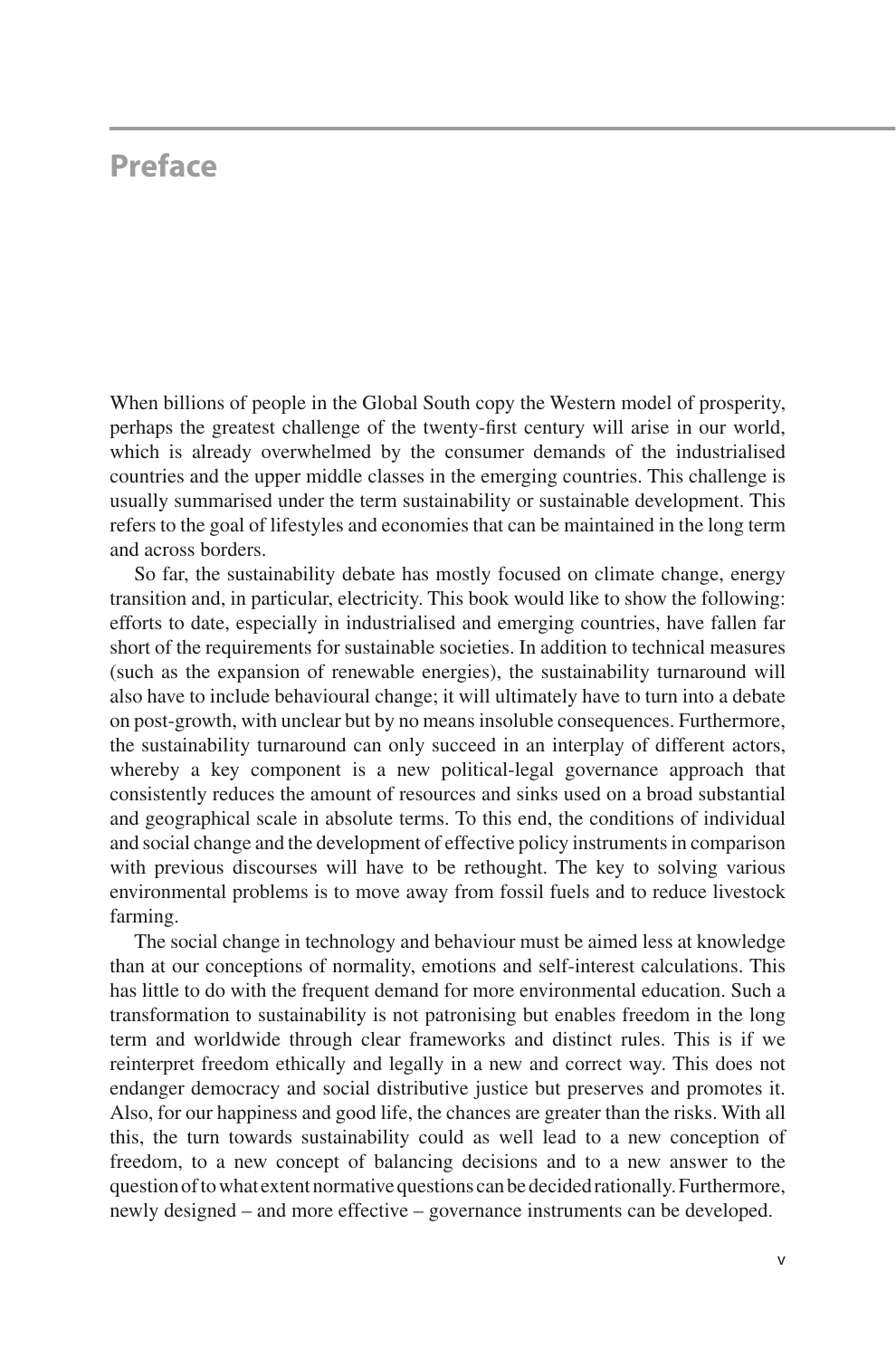With all this, my work in general and this book in particular present (a) a new (social science-based) theory of sustainability but also (b) fresh answers to some core questions of social sciences (or humanities) regarding human motivation, governance and the grounds of normativity. This includes a theory of the conditions of social change and of the effective policy instruments, ethics and the legal foundations of sustainability (on the basis of a newly founded normative universalism with a new understanding of freedom and a new theory of balancing). One could also say that it thus provides a kind of all-round service to environmental humanities. Questions of the disciplines of philosophy, sociology, jurisprudence and religious studies (these subjects form the author's educational background in the language of academic degrees) but also political science, economics, theology, ethnology, psychology, history or cultural studies are touched upon. For this reason, a transdisciplinary foundation of sustainability and in particular of the climate problem is being pursued. Therefore, the book follows the problems rather than the (often arbitrary) disciplinary boundaries. Thus, a certain confrontation with the mainstream in academia, politics and public discourse is inevitable. Furthermore, since sustainability suggests a rethinking of beloved certainties, the book also takes up fundamental questions of various fields of human sciences and attempts to develop them critically.

This book compiles the most important results of my research during the last 22 years for a broad interdisciplinary and international readership. So far, there have been around 50 journal articles and book contributions in English (compared to over 450 in German), but no monograph. In German, this task is fulfilled by my postdoctoral thesis "Theorie der Nachhaltigkeit: Ethische, rechtliche, politische und transformative Zugänge – am Beispiel von Klimawandel, Ressourcenknappheit und Welthandel" (3rd ed. 2016). However, it is much more detailed and gives more space to details – as well as the documentation of the extremely broad German literature in sustainability research. On the other hand, this book quotes more sparingly (and much more "international") in the interest of better legibility and brevity. Cum grano salis, "Sustainability" and "Theorie der Nachhaltigkeit" are roughly as close to each other as John Rawls' *Justice as Fairness* and *A Theory of Justice*. However, "Sustainability" is much more detailed than various popular paperbacks I have written in German.

This book also attempts to correct some very common misunderstandings that exist in politics, society and science. This makes some common "literature" wholly or partly obsolete because it is based on problematic assumptions. Partly, this concerns especially the (often overly) Anglo-Saxon-dominated typical international journals and their articles. Partly, it concerns certain schools of thought, especially in the human sciences, no matter in which language. To name just a few examples, it is inter alia about the following questions: Is epistemological empiricism really tenable, which only believes in quantifiable and reproducible "data" – and regards normative questions as per se subjective? Is philosophical (not trivial sociological) constructivism perhaps just as unconvincing as empiricism? Are perhaps all behavioural disciplines biased and a kind of dogmatic – do we maybe need an integrating new approach, which must then present differentiated solutions, e.g. for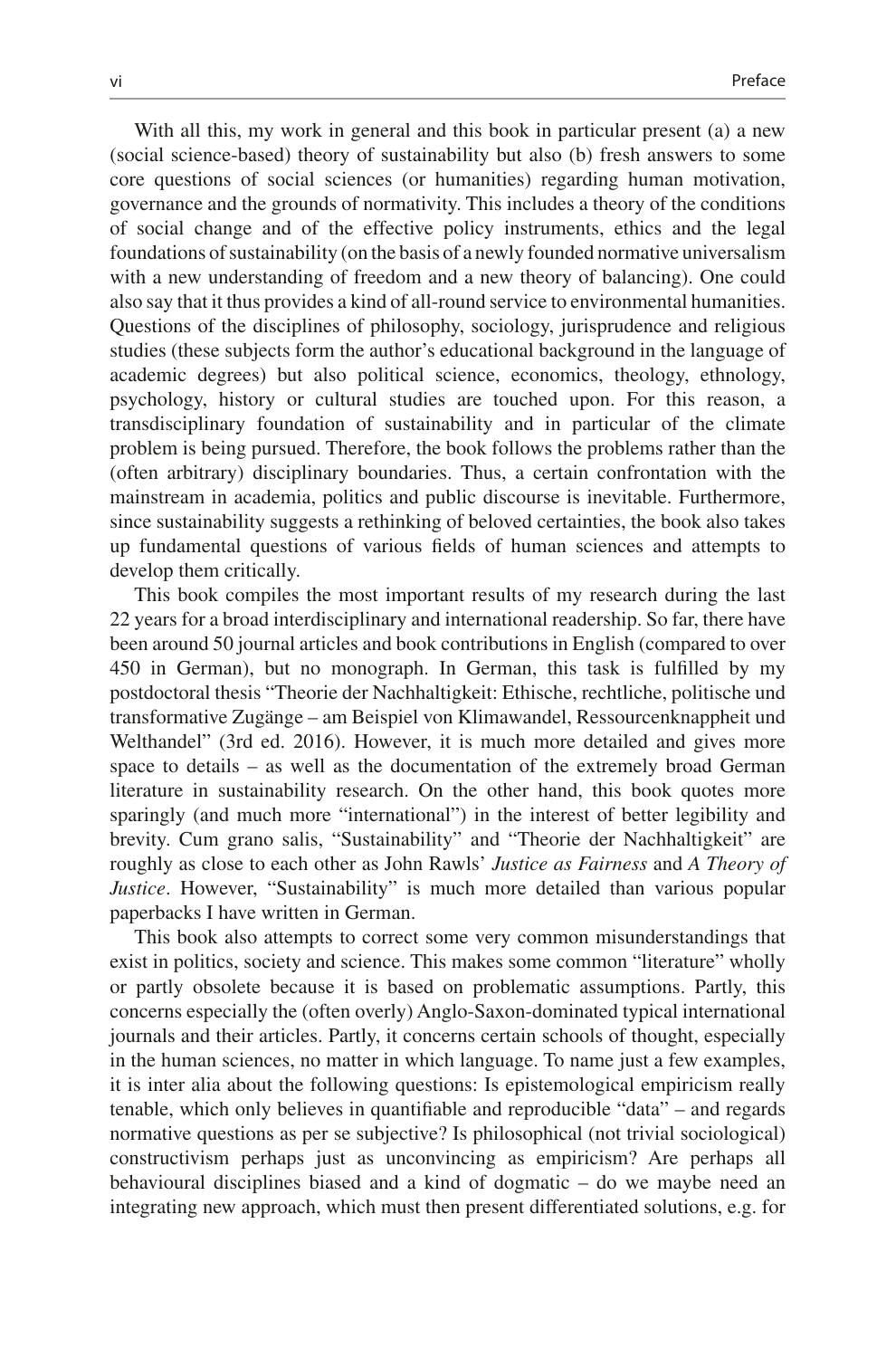ongoing wars about the role of biology for human behaviour? Does the whole debate on sustainability strategies – technological change versus behavioural change – completely ignore the scope of the challenge (for instance in the light of human rights and Article 2 of the Paris Agreement)? Does the same apply to the debate on political instruments, and does this inter alia mean that traditional focal points of debates, such as the central focus on price elasticity in the case of economic instruments, have to be overcome?

This monograph seeks to offer new perspectives. At the same time, it will contribute to new fields of study such as sustainability studies or environmental humanities with a work that also offers orientation also for students. To make this monograph usable as a textbook, it includes a glossary, an index, take-home messages at the end of each chapter, a box of questions for repetition at the end of the four main chapters and a summary at the very end of the book summarising all important findings.

My work since 1997 on sustainability issues – and on basic questions of human sciences in general – would not have been possible without many people, whom I would like to thank very much once again. Colleagues, friends, acquaintances, relatives, the audience of about 600 speeches in very different disciplines, countries and auditoriums as well as the constant contact to many journalists through our media work have enriched my thinking very much. Most of all, I thank the members of my Research Unit Sustainability and Climate Policy in Leipzig and Berlin. I would also like to thank my colleagues at the Rostock University (Faculty of Law and Interdisciplinary Faculty), in particular our Leibniz Science Campus Phosphorus Research, which we are intensively involved in with our research on land-use issues from Leipzig and Berlin. Of course, the responsibility for any errors or inaccuracies remains solely with me.

Leipzig/Rostock, Germany Felix Ekardt June 2019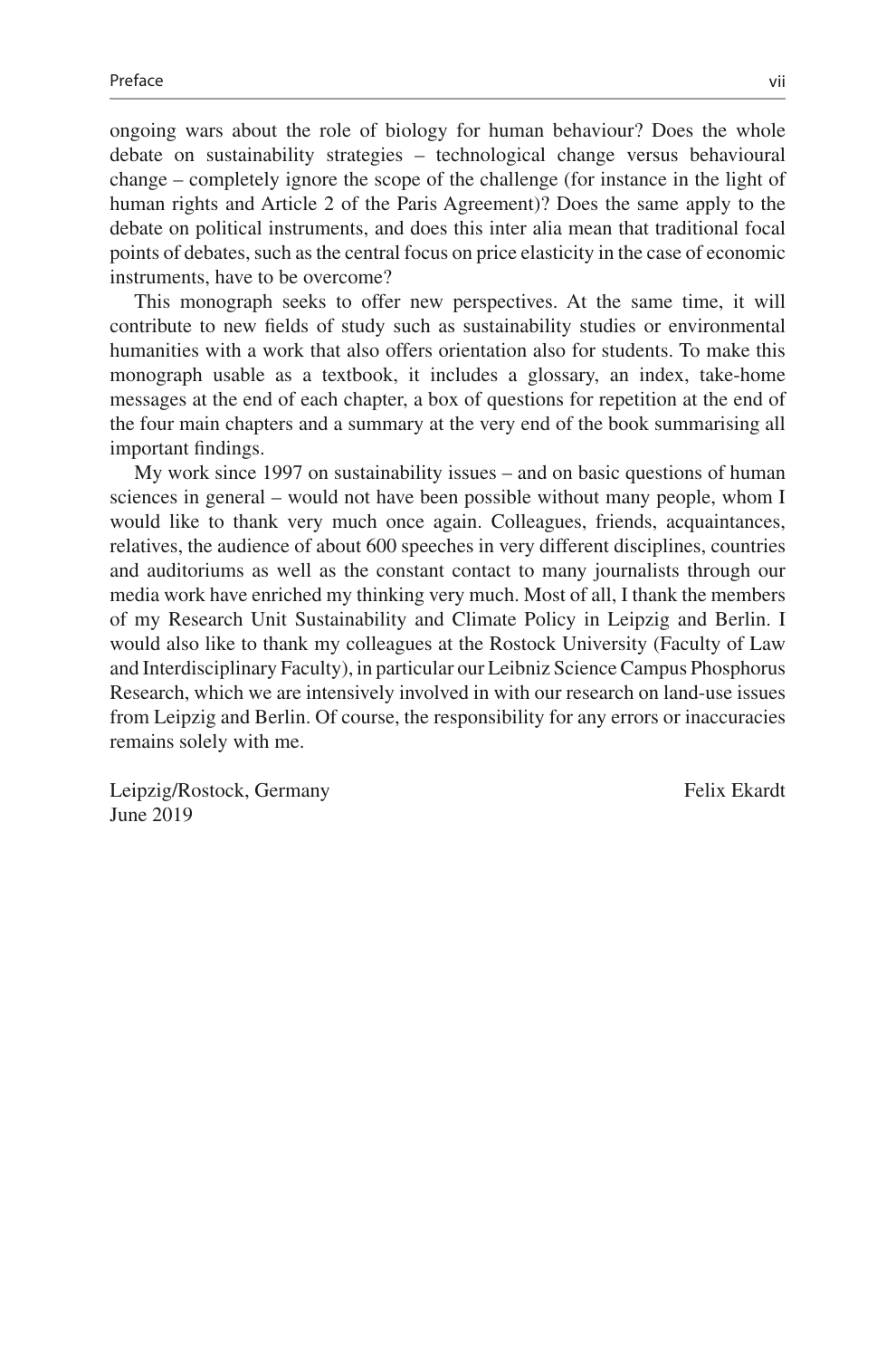## **Contents**

| 1              | <b>Foundations in Natural Science, Economics and Epistemology:</b> |                                                                       |                         |  |
|----------------|--------------------------------------------------------------------|-----------------------------------------------------------------------|-------------------------|--|
|                |                                                                    | Problems, Categories, Strategies, and the Issue of Growth             | $\mathbf{1}$            |  |
|                | 1.1                                                                |                                                                       | $\overline{\mathbf{3}}$ |  |
|                | 1.2                                                                | Sustainability, Climate, and Other Ecological Issues Caused           |                         |  |
|                |                                                                    | by Fossil Fuels and Livestock Farming: An Alleged Success             |                         |  |
|                |                                                                    | Story Measured Against Global Environmental Goals                     | 5                       |  |
|                | 1.3                                                                | <b>Sustainability Strategies: Purely Technical Through</b>            |                         |  |
|                |                                                                    | Consistency, Efficiency and Wonder Technologies -                     |                         |  |
|                |                                                                    |                                                                       | 12                      |  |
|                | 1.4                                                                | Sustainability, Profitability, Population Growth,                     |                         |  |
|                |                                                                    | Involuntary Transition to a Post-growth Society -                     |                         |  |
|                |                                                                    |                                                                       | 19                      |  |
|                | 1.5                                                                | Sustainability: A Definition Without Pillars                          | 27                      |  |
|                | 1.6                                                                | Basic Terms, Epistemology, Levels of Rationality                      |                         |  |
|                |                                                                    |                                                                       | 32                      |  |
|                | 1.7                                                                | Transdisciplinarity and a New Methodology for                         |                         |  |
|                |                                                                    | Behavioural, Governance, Legal and Ethical Analysis:                  |                         |  |
|                |                                                                    | Beyond Empiricism and Quantitive Versus Qualitive Methods             | 41                      |  |
|                | 1.8                                                                |                                                                       | 53                      |  |
|                |                                                                    |                                                                       | 53                      |  |
|                |                                                                    |                                                                       |                         |  |
| $\overline{2}$ |                                                                    | <b>Transformation to Sustainability: An Innovative Perspective on</b> |                         |  |
|                |                                                                    | Societal Change - With and Against Sociological, Psychological,       |                         |  |
|                |                                                                    | <b>Biological, Economic and Ethnologic Findings </b>                  | 61                      |  |
|                | 2.1                                                                | Complex Interconnectedness of Stakeholders: Overcoming                |                         |  |
|                |                                                                    | the Distinction of Micro Versus Macro - The Danger of a               |                         |  |
|                |                                                                    |                                                                       | 63                      |  |
|                | $2.2\,$                                                            | Knowledge, Values, Environmental Awareness as Key                     |                         |  |
|                |                                                                    | Factors? On Misperceptions About Self-Interest.                       | 68                      |  |
|                | 2.3                                                                | Evolutionary Biology, Neurophysiology and Personal                    |                         |  |
|                |                                                                    |                                                                       | 75                      |  |
|                | 2.4                                                                | A Broader Picture of Individual and Structural Factors:               |                         |  |
|                |                                                                    | Knowledge, Self-Interest, Values, Paths Versus                        |                         |  |
|                |                                                                    |                                                                       | 80                      |  |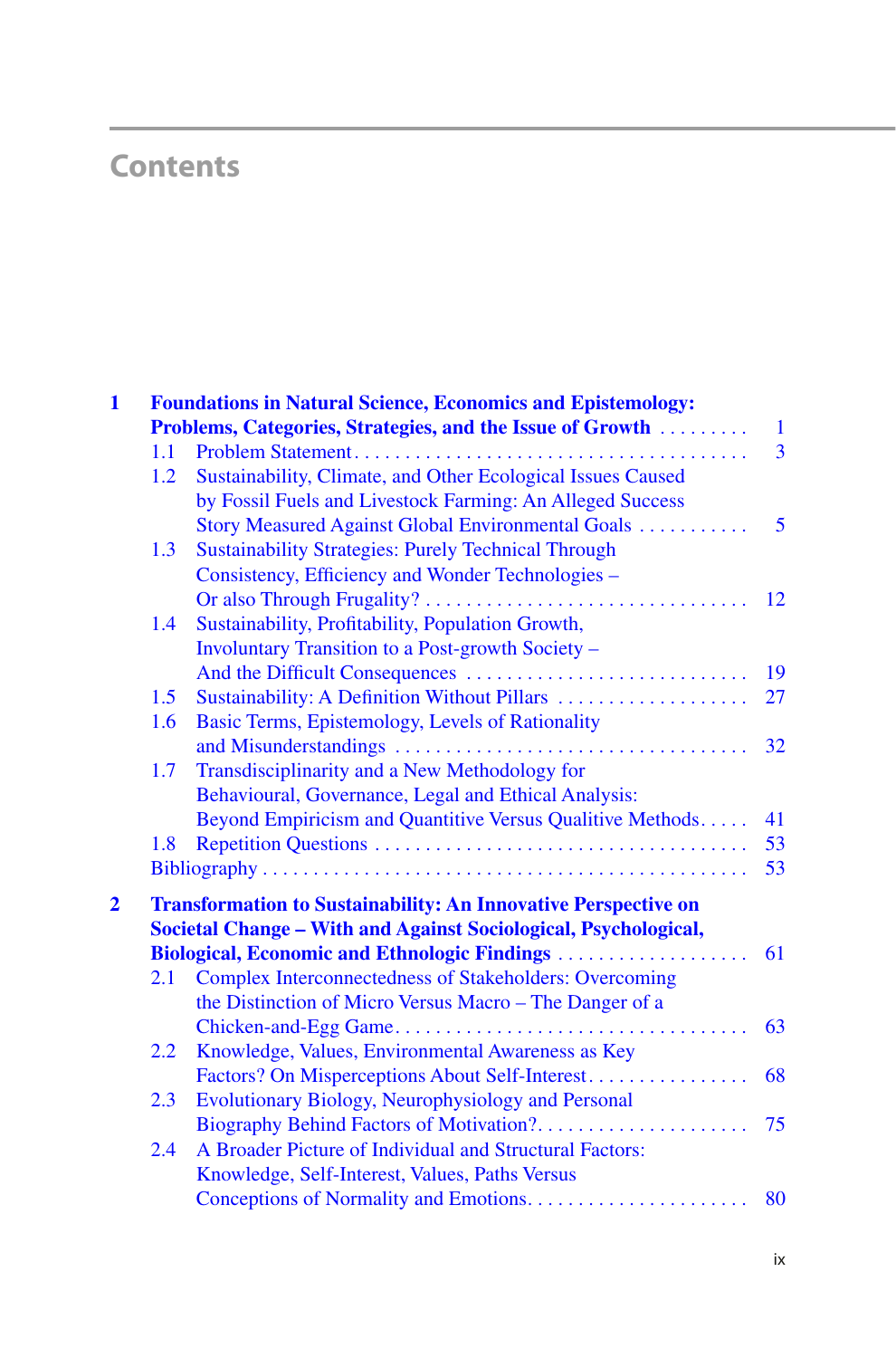|                         | 2.5                                                       | <b>Culture as Factor of Motivation, Besides Biology:</b>                     |  |  |  |
|-------------------------|-----------------------------------------------------------|------------------------------------------------------------------------------|--|--|--|
|                         |                                                           | Environmental History, Protestantism, Capitalism<br>87                       |  |  |  |
|                         | 2.6                                                       | Do Empirical Happiness Research, Cooperation Research,                       |  |  |  |
|                         |                                                           | and Criticism of Capitalism Change Everything?<br>92                         |  |  |  |
|                         | 2.7                                                       | Politics, Corporations, Citizens, Interest Groups and                        |  |  |  |
|                         |                                                           | Other Stakeholders: How Change Is Possible in a                              |  |  |  |
|                         |                                                           | Ping-Pong – Not in a Chicken-and-Egg Game $\dots \dots \dots \dots \dots$ 98 |  |  |  |
|                         | 2.8                                                       |                                                                              |  |  |  |
|                         |                                                           |                                                                              |  |  |  |
| 3                       | Ethics and Law of Sustainability - Especially of Freedom, |                                                                              |  |  |  |
|                         |                                                           | Human Rights, Democracy, and Balancing in a                                  |  |  |  |
|                         |                                                           |                                                                              |  |  |  |
|                         | 3.1                                                       | Why Normative Questions Can Be Rationally Decided -                          |  |  |  |
|                         |                                                           | Toward a New Universalism Beyond Philosophical                               |  |  |  |
|                         |                                                           | Classics, Postmodernism and Cost-Benefit Analysis. 114                       |  |  |  |
|                         | 3.2                                                       | A Sustainable Conception of Freedom: Dignity, Preconditions                  |  |  |  |
|                         |                                                           | of Freedom (Not Capabilities), and Overcoming Individual                     |  |  |  |
|                         |                                                           |                                                                              |  |  |  |
|                         | 3.3                                                       | Intertemporal and Global Justice – The Core of Sustainability                |  |  |  |
|                         |                                                           |                                                                              |  |  |  |
|                         | 3.4                                                       | Multipolarity of Freedom and Overestimated Factors,                          |  |  |  |
|                         |                                                           | Also with Regard to Sustainability: Good Life,                               |  |  |  |
|                         |                                                           |                                                                              |  |  |  |
|                         | 3.5                                                       | Sustainable Institutions, Democratic Systems, and the                        |  |  |  |
|                         |                                                           | Inevitability of Balancing - Beyond an Eco-dictatorship  179                 |  |  |  |
|                         | 3.6                                                       | <b>Concrete Decision-Making and Balancing: Economic</b>                      |  |  |  |
|                         |                                                           | Freedom Versus Sustainable Freedom – Concretising                            |  |  |  |
|                         |                                                           |                                                                              |  |  |  |
|                         | 3.7                                                       | Uncertainty and Risk: Facts and Sustainability Ethics and Law 195            |  |  |  |
|                         | 3.8                                                       | <b>Example: Strong Climate Protection Obligation - Despite</b>               |  |  |  |
|                         |                                                           | Non-egalitarianism and Discretation of Political Majorities 199              |  |  |  |
|                         | 3.9                                                       | Normative Sustainability Beyond Cost-Benefit Analysis                        |  |  |  |
|                         |                                                           | and Risk Theory – The Example of Climate Economics 206                       |  |  |  |
|                         |                                                           |                                                                              |  |  |  |
|                         |                                                           |                                                                              |  |  |  |
| $\overline{\mathbf{4}}$ |                                                           | <b>Politics and Governance of Sustainability - On Climate,</b>               |  |  |  |
|                         |                                                           | <b>Energy, Agriculture and Conservation Policy</b>                           |  |  |  |
|                         |                                                           |                                                                              |  |  |  |
|                         | 4.1                                                       | Sustainability Governance - Sustainability Through                           |  |  |  |
|                         |                                                           |                                                                              |  |  |  |
|                         | 4.2                                                       | How Much Containment Does Capitalism Need - Sustainability                   |  |  |  |
|                         |                                                           |                                                                              |  |  |  |